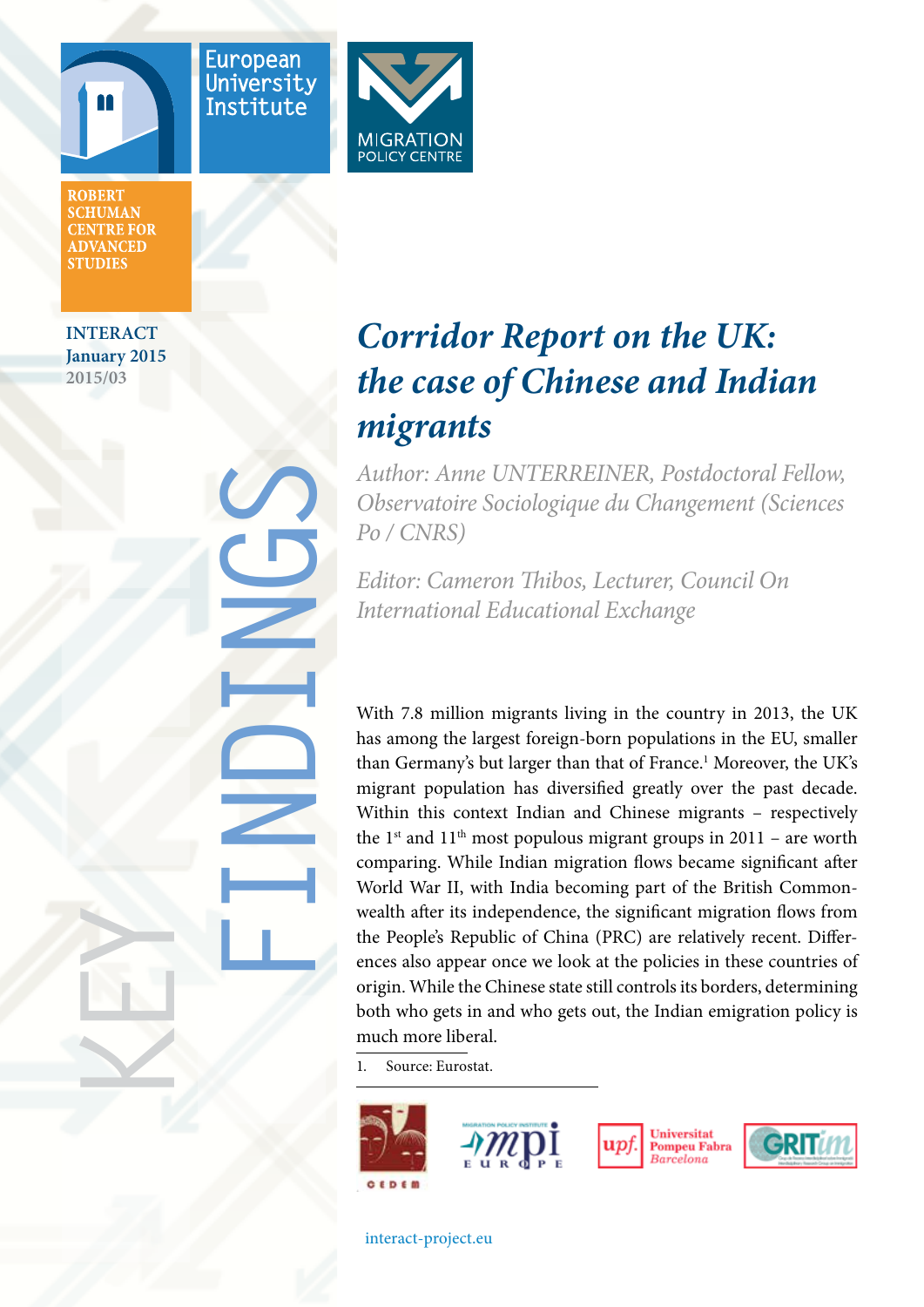

Migrants from the PRC and India to the UK have certain commonalities. In the UK, earlier migration waves from these two origin countries were characterised by the lower-class backgrounds of the migrants. In contrast, new migrants are increasingly highly-skilled.2 At origin, the current policies of India and the PRC also share common threads: they both see migration as being beneficial to the country, whether migrants return or maintain ties while remaining abroad. Neither country recognizes dual citizenship, yet both the PRC and India give special status to people of Chinese and Indian ancestry, respectively. One major difference regarding their diaspora policies is that the PRC has a greater number of connections with recent Chinese organisations abroad following the current state definition of "Chineseness". In this paper, we thus compare Chinese and Indian migrants' integration in the UK, and the ways in which it is affected by destination and origin policies.

Synthetic indexes were constructed for three dimensions of integration: access to citizenship, education, and labour market integration. These dimensions are amongst the most researched (Jacobs 2013; Nebiler 2013; Vink 2013) and allow one to see origin and destination effects. Depending on the integration indicator under consideration, one might conclude that one group has better integration than the other.



*Table 1: INTERACT indexes of integration for the UK*

| Country<br>of birth | <b>Labour Market</b> |              | <b>Education</b> |              | <b>Access to</b><br>citizenship |
|---------------------|----------------------|--------------|------------------|--------------|---------------------------------|
|                     | Index                | Gap<br>index | Index            | Gap<br>index | Index                           |
| China               | 0.11                 | 0.00         | 1.00             | 1.00         | 0.16                            |
| India               | 1.00                 | 0.77         | 0.61             | 0.59         | 0.44                            |

*Source: Di Bartolomeo, Kalantaryan and Bonfanti (2015).*

### **Citizenship**

Access to UK nationality as an indicator paints a pessimistic picture of the integration of Chinese and Indian migrants living in the UK. Indian migrants have better access to citizenship than Chinese migrants. However, the Indian share of British citizens is not particularly high either. Migrants born in India more frequently hold British citizenship (35%) than migrants from the PRC (22%). This phenomenon can still be observed if we look at recent acquisition of citizenship. The average number of citizenships granted from 2004 to 2008 was 2,778 for migrants from China (including Hong Kong) and 13,828 for migrants from India.

## **Education**

Chinese migrants are especially well off considering their education levels. The gap between Indian and Chinese migrants can be explained by introducing the share of students among the inactive population as an indicator of educational integration. Indeed, former migration flows and current family migration are prevalent among Indian migrants, and therefore only 12.9% of inactive Indian migrants are studying, compared to 83.4% of inactive Chinese migrants and 21.9% of inactive natives. However, if we look at the share of tertiary-educated, both Indian and Chinese migrants outperform the natives. Thus educational

<sup>2.</sup> We focus here on 1st generation migrants from the PRC and India. Past research, however, frequently used self-declared ethnicity, thus including 1<sup>st</sup>, 2<sup>nd</sup> and 3<sup>rd</sup> generations, the "twice migrants" from Africa (migrants of India to former British colonies in Africa and their descendants), migrants from Hong Kong and Taiwan and Chinese ethnic minorities from South East Asia.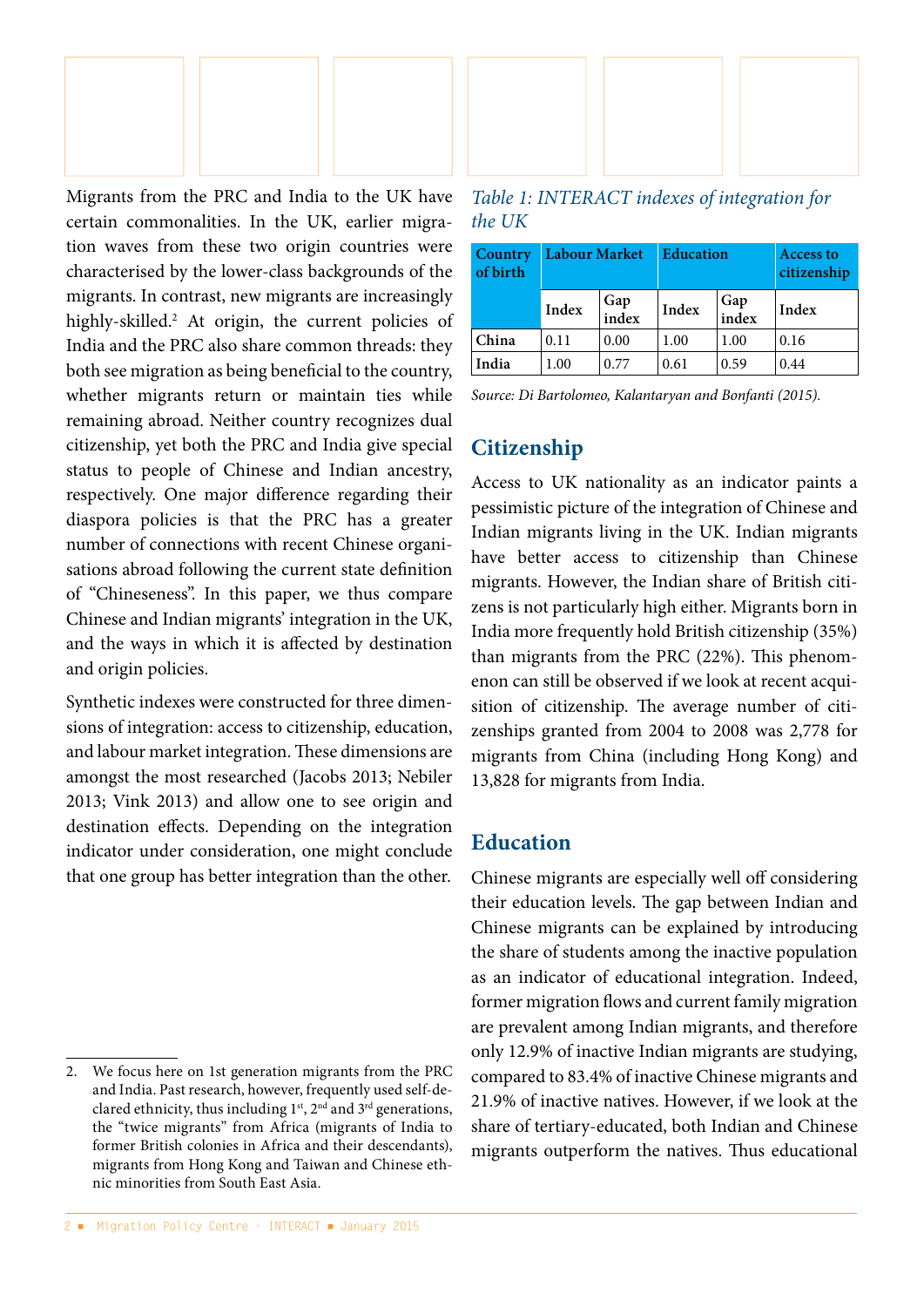

performance seems to be driven by migrants' selectivity effects.

### **Labour Market**

In contrast with the education index, in which Chinese migrants outperform migrants from India, Indian migrants are better integrated into the labour market than Chinese. This is due to the fact that Chinese migrants have a higher unemployment rate and are also mainly students. However, due to the policy targeting highly skilled migrants, Chinese and Indian migrants occupy high-ranking positions once they are hired: 52.7 % of Indian-born and 46.4 % of Chinese-born migrants occupy an ISCO 1-3 position,<sup>3</sup> compared to 42.8 % of British-born individuals.

#### **Explanatory factors**

Policy frameworks and their evolution – both at destination and origin – impact Indian and Chinese migrants' opportunities to leave their country of origin, stay in the UK, and return back home. Current Indian migrants are coming to the UK for the purpose of family reunion, as highly skilled professionals or as students. The first two categories are mid- and long-term migration, whereas students have more opportunities to migrate back to India or elsewhere. At present Chinese migrants are mainly students and the majority do not stay in the UK. Up until the end of the 1990s, according to PRC state policies, they were supposed to return to China upon graduation. They are now encouraged to participate in the human development of the country from abroad, and to return to the PRC whenever they choose (Xiang 2003).

If we look at the gap between Chinese and Indian migrants regarding their access to citizenship, these findings cannot be explained by different policies at origin. Neither country allows dual citizenship. One explanation might be that India once belonged to the British Empire, and before the UK's 1981 Nationality Act people born in India were British subjects. This connection also led to important migration flows from India to the UK long before migration from the PRC became significant.<sup>4</sup> The year of arrival alone may explain Chinese migrants' low access to citizenship; one condition of naturalization is a minimum 5-year residence in the UK. Fifty-one percent of Chinese migrants and 21% of Indian migrants arrived between 2006 and 2011. This is the main reason why Indian migrants naturalize much more than Chinese. In addition, the PRC used to encourage its migrants to integrate into their country of destination and take its citizenship. However, since the 1990s, in parallel with the opening of its borders, the PRC redefined "Chineseness" to include its migrants and their descendants in order to help them keep their ties with China (Nyíri 2001); this could explain their current lower naturalization rate.

In parallel with destination and origin policies' effects on migration flows, one major explanatory factor of Chinese and Indian migrants' integration is thus their year of arrival and their length of stay in the UK. If we look at housing types, for instance, the year of arrival is essential data. The same applies when we look at migrants' language skills. Although Indian migrants speak better English than Chinese migrants (regardless of their year of arrival), language difficulties may be an explanatory factor for the integration profile of previous waves of migration. The English skills of new migrants are much better than they once were. English is taught in Indian schools as one of the official languages of the Indian State.

<sup>3.</sup> For a detailed presentation of the ISCO classifications, see [http://www.ilo.org/public/english/bureau/stat/isco/](http://www.ilo.org/public/english/bureau/stat/isco/isco08/) [isco08/,](http://www.ilo.org/public/english/bureau/stat/isco/isco08/) accessed on 06 October 2014.

<sup>4.</sup> Previous 'Chinese' migration flows were actually from Hong Kong, not the PRC.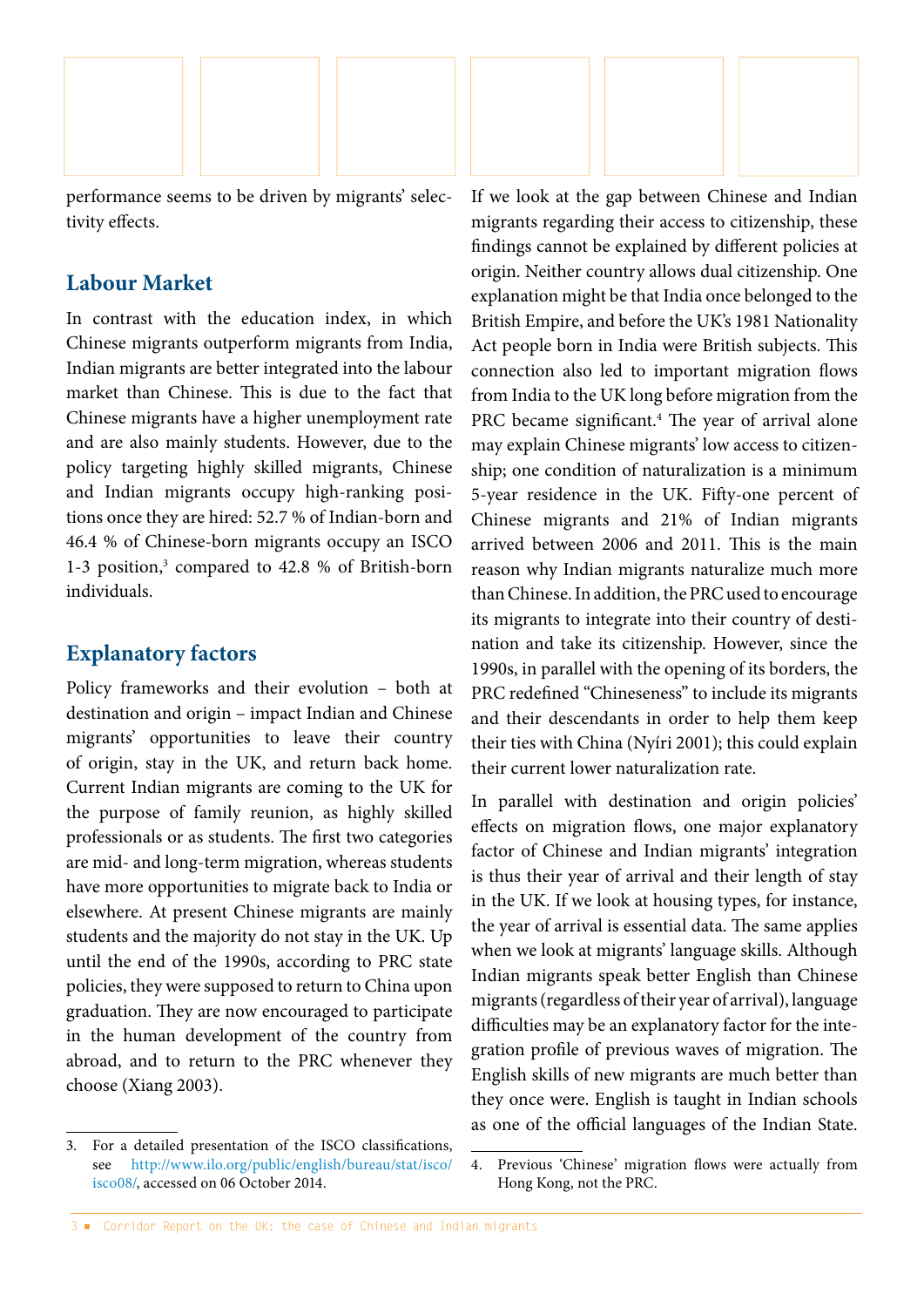

In the PRC, English is taught both in high school and, since 1977, in Chinese universities (Liu and Du 2014). In parallel, since 2010, student migrants have needed to prove that they have good English skills (close to the GCSE level) at destination (Cerna 2014, p. 17). These language skills may explain why Indian and Chinese students not only graduate from British universities but reach top-rank positions once they are employed.

Thus, origin and destination policies have both direct and indirect effects on Indian and Chinese migrants' integration in the UK. In addition to their push and pull power over who comes and who stays, they influence migrant organisations in the UK differently. Indeed, from the 1970s on, the multi-cultural British policy towards ethnic minorities supported integration and interaction at the community rather than individual level. Civil society organisations are consequently major actors of migrant integration, according to the British state. The Chinese community seems much more connected to the Chinese state than the Indian community does to its state. This might explain why the Chinese migrants who arrived in the UK after 1981 feel *more* Chinese than their predecessors. Older Chinese migrants, who arrived in the UK when the Chinese State still considered them traitors to the country, were pushed by the state to assimilate rather than return or maintain transnational ties.

### **Conclusion**

The positions of Chinese and Indian migrants in British society seem to be the consequence of the combination of the origin and destination countries' policies. These policies not only affected who came to the UK and who stayed there in the past, but also affect who comes and leaves currently. At present, the countries of origin and destination are in a competition for talent. In a context of stricter immigration policies, the countries of origin, especially China, are thus relatively more attractive to migrants. Destination and origin policies can thus affect migrants' opportunity structures differently over time and have a direct and indirect effect on their integration on the long run.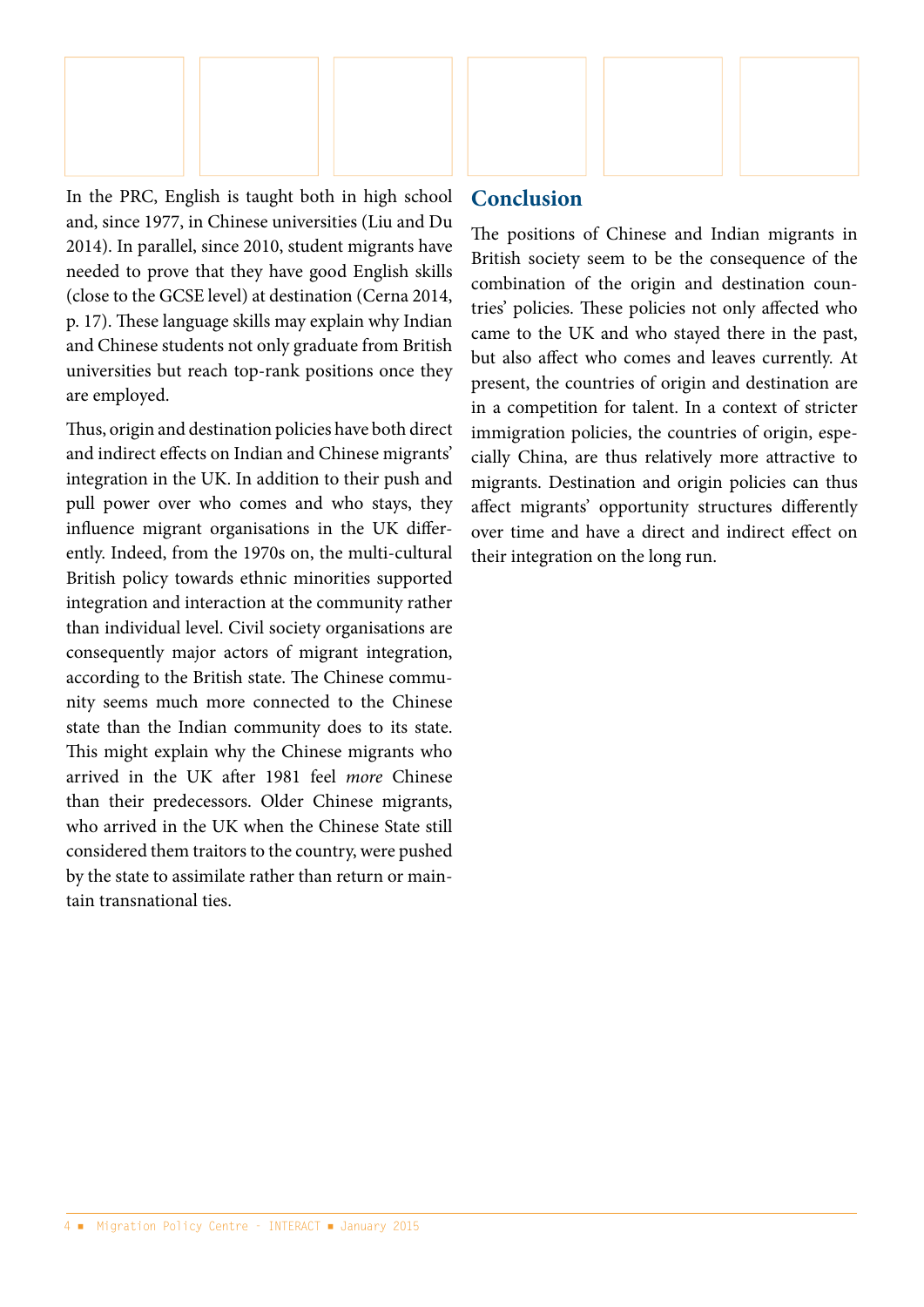

#### **References**

Cerna, Lucie. 2014. *The Internationalisation of Higher Education: Three European Universities in Comparative Perspective*. Working Paper 14-114. Oxford: COMPAS, University of Oxford.

Di Bartolomeo, Anna, Kalantaryan, Sona, and Sara Bonfanti. (2015). *Measuring Integration of Migrants: A Multivariate Approach*, INTERACT RR 2015/01, Robert Schuman Centre for Advanced Studies, San Domenico di Fiesole (FI): European University Institute.

Jacobs, Dirk. 2013. *The Educational Integration of Migrants. What Is the Role of Sending Society Actors and Is There a Transnational Educational Field?*. INTERACT Research Report 3.

Liu, Guofu, and Zejun Du. 2014. *The People's Republic of China* – *Policy and Institutional Frameworks, National Report*. INTERACT Research Report 19. Florence: MPC.

Nebiler, Metin. 2013. *The Role of Sending Countries in the Labor Market Assimilation of Immigrants in Host Countries*. INTERACT Research Report 6.

Nyíri, Pál. 2001. "Expatriating Is Patriotic? The Discourse on 'New Migrants' in the People's Republic of China and Identity Construction among Recent Migrants from the PRC." *Journal of Ethnic and Migration Studies* 27 (4): 635–53.

Vink, Maarten Peter. 2013. *Immigrant Integration and Access to Citizenship in the European Union: The Role of Origin Countries*. INTERACT Research Report 5.

Xiang, Biao. 2003. "Emigration from China: A Sending Country Perspective." *International Migration* 41 (3): 21–48.